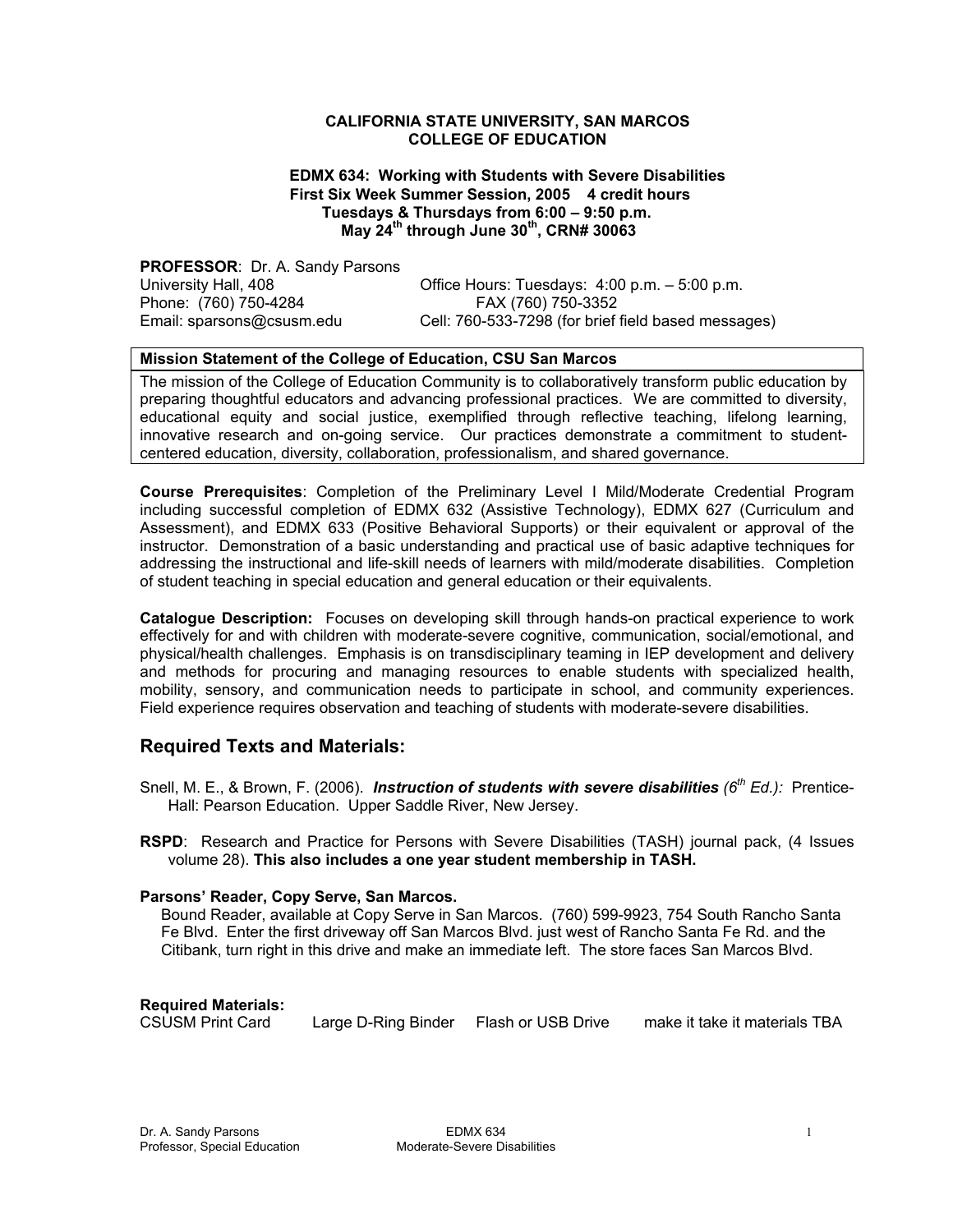# **Content and Performance Goals**

The table below indicates the CTC Level I standards and level of competence addressed by EDEX 634 and the level (i.e., knowledge, application) at which each standard is demonstrated.

| M/M/S M/M/S |     | M/S M/S |     | M/S |
|-------------|-----|---------|-----|-----|
| 13          | 24  | 25      | 26  | 27  |
|             | K/A | K/A     | K/A | K/A |

Key:

M/M/S = Common Mild/ Moderate and Moderate/Severe Education Specialist Competency (the number indicates CTC standard addressed)

M/S = Moderate/Severe Education Specialist Competency (number indicates CTC standard addressed)

- K = Competence at **knowledge** level
- A = Competence at **application** level

# **Competencies in Working with Learners with Severe Disabilities**

## **Through coursework and practicum experiences, each participant will:**

- 1) demonstrate knowledge of legal mandates, policies, and regulations governing specialized health care services and how the services may be delivered;
- 2) demonstrate knowledge and skills to work with families and allied school and health personnel (e.g., nurses, physicians, communication specialists, teachers) as a member of a transdisciplinary team;
- 3) demonstrate knowledge and skills to interact safely (e.g., proper handling and positioning methods, equipment use, health considerations) with students with sensory, health care and mobility issues;
- 4) demonstrate knowledge and skills to assess and determine the needs of students with moderate-severe disabilities in academic, independent life skills, cognitive, social/emotional, motor, verbal and non-verbal communication and behavioral domains;
- 5) demonstrate knowledge and skills to implement various approaches for educating students with Autism;
- 6) demonstrate skill in arranging learning environments to accommodate sensory, mobility, and specialized health care needs so as to maintain student dignity and optimize student independence;
- 7) demonstrate knowledge and skills to develop and implement IEPs and ITPs for students with moderate-severe disabilities:
- 8) demonstrate knowledge and skills to develop and implement accommodations and modifications to enable students' participation in school and community (i.e., home, recreation, vocational) experiences;
- 9) demonstrate knowledge of legal mandates and regulations governing specialized health care services and how the services may be delivered;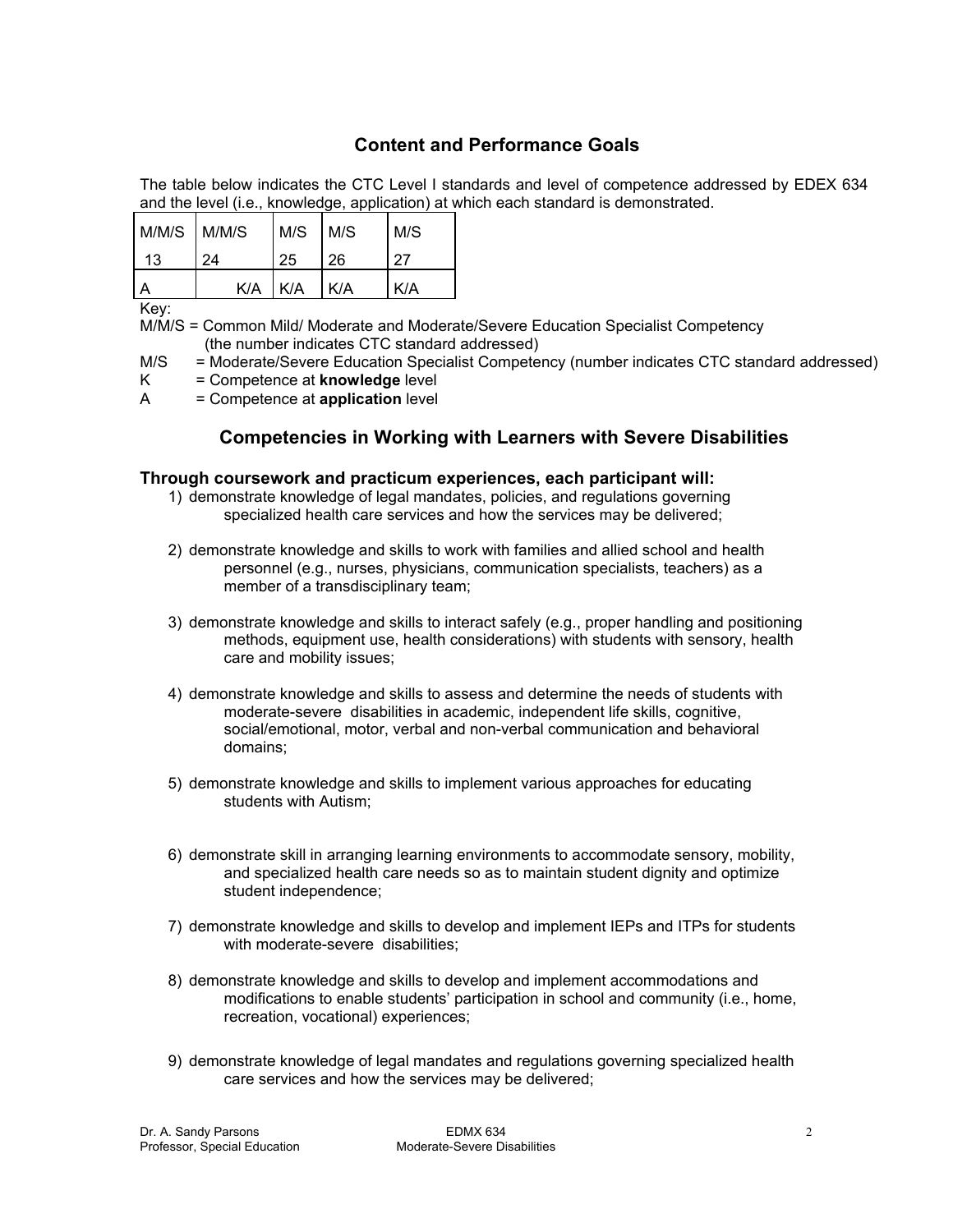- 10) demonstrate knowledge and skills to provide and procure support to families of children with multiple health, educational, and social needs;
- 11) demonstrate knowledge and skills to implement various positive behavioral change approaches (e.g., TEACCH, pivotal responses, discrete trial, floor time, social stories );
- 12) demonstrate knowledge and skills to develop and implement IFSPs, IEPs, and ITPs for students with moderate-severe disabilities and to collaborate with others to facilitate student progress in their programs of education and services;
- 13) demonstrates skills in collaboration with others to facilitate and increase student's skills across the areas of their education program including skills in communication, academics, and sociability;
- 14) demonstrate knowledge and skills in developing and implementing functional curriculum and instruction to promote:
	- a) personal care skills and address sexuality issues,
	- b) critical academics and language skills,
	- c) practical and purposeful nonverbal communication skills,
	- d) domestic and daily living skills,
	- e) community skills through community-based instruction,
	- f) employment skills and employment options,
	- g) integrated community recreation and leisure opportunities,
	- h) transition to adulthood and supports to promote quality life experiences as an adult,
	- i) post-secondary education options.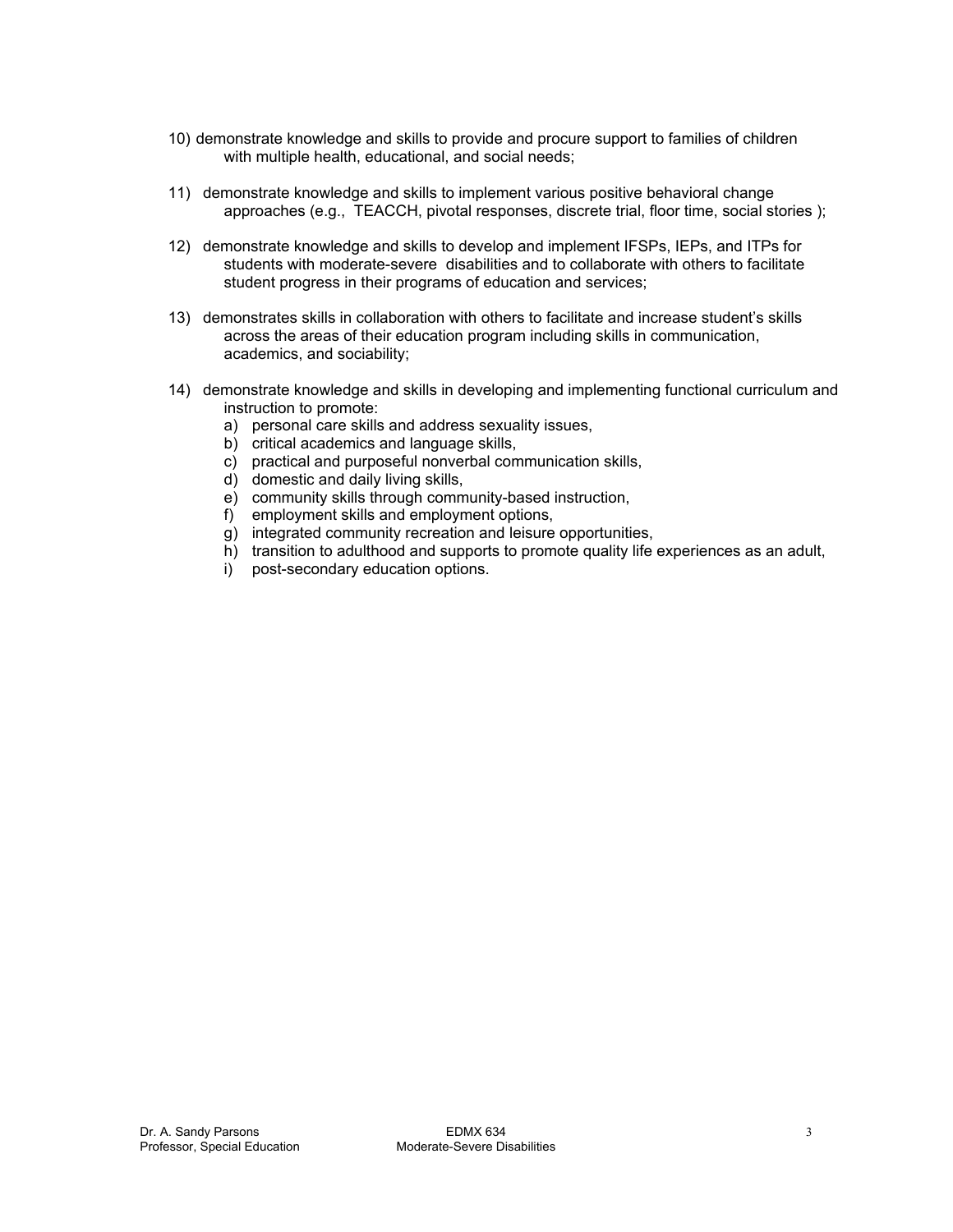#### **Authorization to Teach English Learners**

This credential program has been specifically designed to prepare teachers for the diversity of languages often encountered in California public school classrooms. The authorization to teach English learners is met through the infusion of content and experiences within the credential program, as well as additional coursework. Students successfully completing this program receive a credential with authorization to teach English learners.

*(Approved by CCTC in SB 2042 Program Standards, August 02)*

## **Teacher Performance Expectation (TPE) Competencies**

The course objectives, assignments, and assessments have been aligned with the CTC standards for the Special Education Credential. This course is designed to help teachers seeking a California teaching credential to develop the skills, knowledge, and attitudes necessary to assist schools and district in implementing effective programs for all students. The successful candidate will be able to merge theory and practice in order to realize a comprehensive and extensive educational program for all students. You will be required to formally address the following TPEs in this course: (these will be handed out in class.

## **College of Education Attendance Policy**

Due to the dynamic and interactive nature of courses in the College of Education, all students are expected to attend all classes and participate actively. At a minimum, students must attend more than 80% of class time, or s/he may not receive a passing grade for the course at the discretion of the instructor. Individual instructors may adopt more stringent attendance requirements. Should the student have extenuating circumstances, s/he should contact the instructor as soon as possible. *(Adopted by the COE Governance Community, December, 1997).* Students arriving late, leaving early or returning late from break shall receive participation point deductions.

## **Students with Disabilities Requiring Reasonable Accommodations**

Students must be approved for services by providing appropriate and recent documentation to the Office of Disable Student Services (DSS). This office is located in Craven Hall 5205, and can be contacted by phone at (760) 750-4905, or TTY (760) 750-4909. Students authorized by DSS to receive reasonable accommodations should meet with their instructor during office hours or, in order to ensure confidentiality, in a more private setting.

## **Course and Administrative Requirements**

**EDMX 634 Attendance Policy**: A good student is one who adheres to standards of dependability and promptness. This course is comprised of both F2F and Web Based Instruction (WBI) class sessions across a six week period. Students who miss more than one of the F2F class sessions of this course; or who are late for, or leave early from two or more F2F sessions of this course, will be unable to receive a grade of (A). Students missing more than two F2F class sessions, or who are late or leave early from three or more F2F sessions will be unable to receive a passing grade for this course (C+ or better). Attendance at WBI sessions is credited for completion of posting by the date and time assigned.

**WBI Requirements:** Students are required to keep up with the Web Based Instruction (WBI) component of this course. Due to the fast pace of this course, Discussion Board (DB) prompts MUST be posted on the date they are due. **Late postings will not be accepted.** Be sure to check the Discussion Board for the prompts and assignments for each WBI session of class. Be sure to respond to each of the professor's prompts. The work for each session is to be completed prior to attending class. The specific due dates are listed in the course schedule.

#### **Confidentiality for the Course:**

**Never give your log in and password to anyone else to log in and post or send message on your behalf. This is a strict policy of privacy to protect all people in the course.**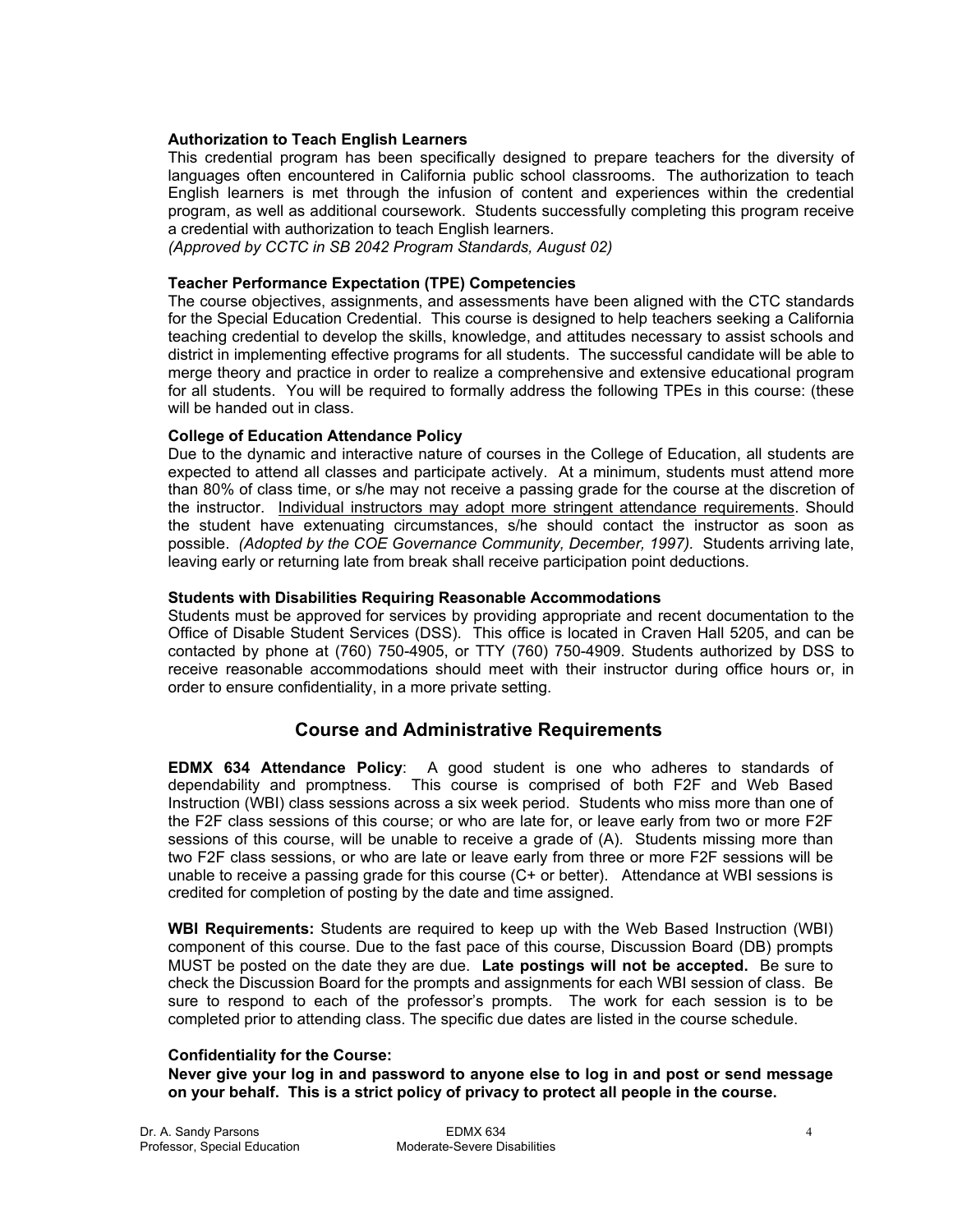**Assignment Policy**: Each assignment is due on the date indicated on the syllabus. Keep a hard copy of each assignment turned in. Burden of proof of assignment completion is upon the student.

## **I I DO NOT ACCEPT ASSIGNMENTS AS E-MAIL/COURSE MAIL ATTACHMENTS OR EMBEDDED WITHIN E-MAILCOURSE MAILS.**

**Students are required to keep a copy of all work in case any work becomes lost.** All proof of work accomplished is the responsibility of the student.

It is strongly advised that students keep up with the assignments from session to session.

• Plagiarism of any type will result in a failing grade. Students making unauthorized copies of copyrighted microcomputer software will receive a failing grade.

**NOTE**: If you have extraordinary circumstances in your life which impact upon your attendance or assignments, please let us know. If you have any questions or concerns, please contact the instructor.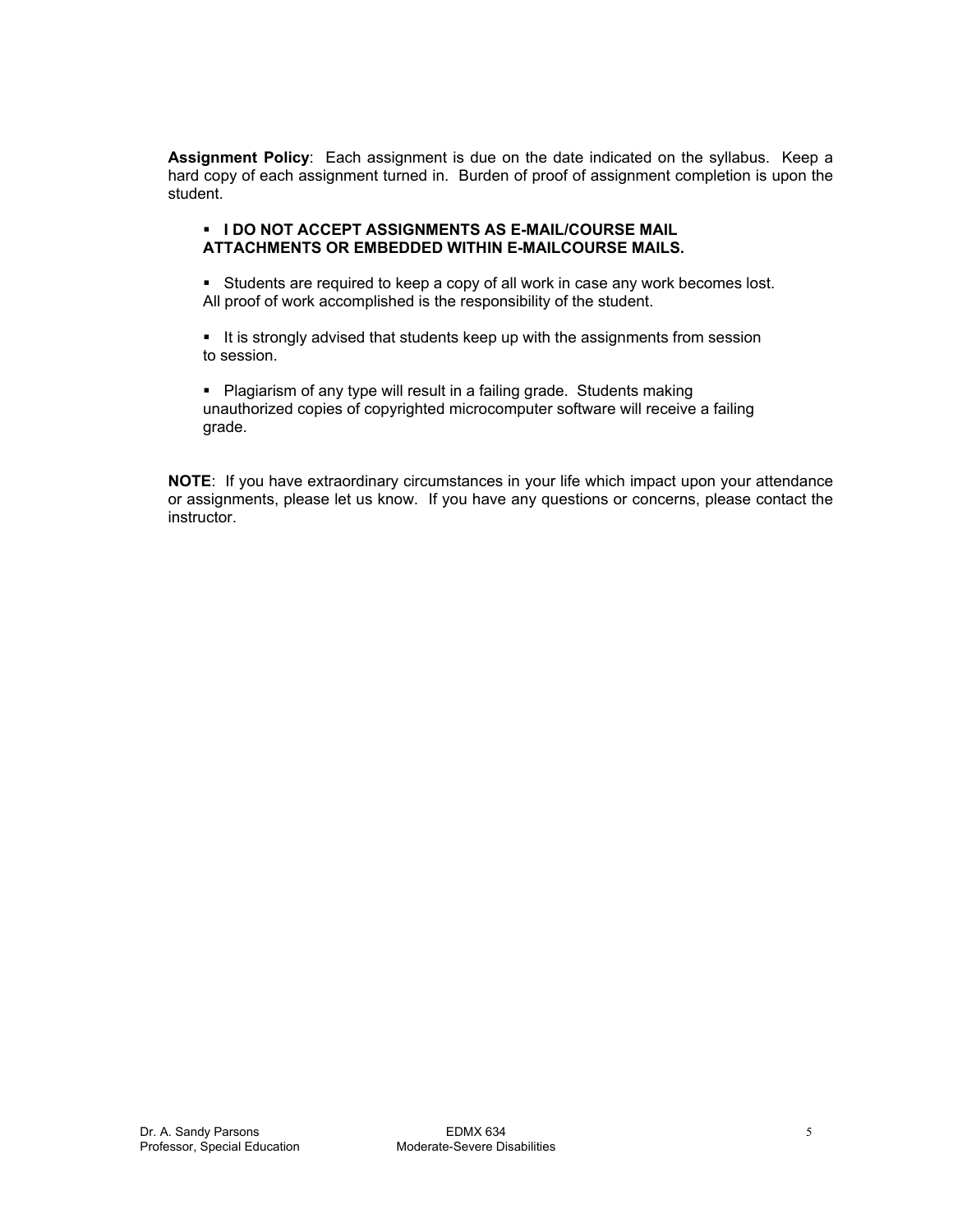## **Academic Requirements EDMX 634 (4 credits) Assignments and Points for Meeting Course Objectives**

| Face 2 Face Components (F2F)<br>Collaboration/Participation 8 sessions<br>Study Guides (5) (hand in hard copy)<br>Resource Area Report for File (RAP) (group)<br>Power Point Presentation on RAP<br>Individual points on RAP 20<br>*Individual Class Resource Binder Check Off             |                      | 420<br>120 (15 points per class meeting)<br>100 (20 points for each Study Guide)<br>100<br>20<br>20<br>60                                               |
|--------------------------------------------------------------------------------------------------------------------------------------------------------------------------------------------------------------------------------------------------------------------------------------------|----------------------|---------------------------------------------------------------------------------------------------------------------------------------------------------|
| Web Based Instruction (WBI) Components 250<br>Participation in discussion board postings<br>Response to Instructor's Prompts<br>(5 sessions @ 30 points each)<br>Response to postings of peers<br>(10 points per session)<br><b>Course Reflection: Web CT</b><br>using the assignment tool | 150<br>50            | 50                                                                                                                                                      |
| <b>Field Based Components (FBC)</b><br><b>Practicum Participation Log:</b><br>These 100 points include the following products:<br>Daily Reports:<br>Leisure Time Report<br><b>Risk Forms</b><br>Time Sheet (signed)<br>Master Teacher Eval Sheet                                           | 05<br>10<br>05       | 110<br>50 $(5 \text{ } \textcircled{2} 10 = 50)$ for five days in the field<br>40 $(1 \text{ @ } 40 = 40)$ for one community-based activity observation |
|                                                                                                                                                                                                                                                                                            | <b>TOTAL POINTS:</b> | 780                                                                                                                                                     |

**\***All work for this course will be organized into a large binder to be checked off by Dr. Parsons on the second to the last night of the course. Sections of the binder are to be tabbed. **Sections for the Individual Class Binder:** 

**Table of Resources**: titles of each section with descriptor for content.

Handouts of Guest Speakers by topic (e.g. parents, agencies, TEACCH, etc.)

Handouts from lectures, other resources

Handouts must be organized into sections with dividers for easy location

Resource Area Reports (group assignment)

Field logs and the leisure time activity report

**Note**: you should devote/plan on six hours of work outside of class time for the completion of the F2F related and work in this class. For the Thursdays on WBI not F-2-F, you should plan on nine hours of work (3 class hours plus six hours of prep)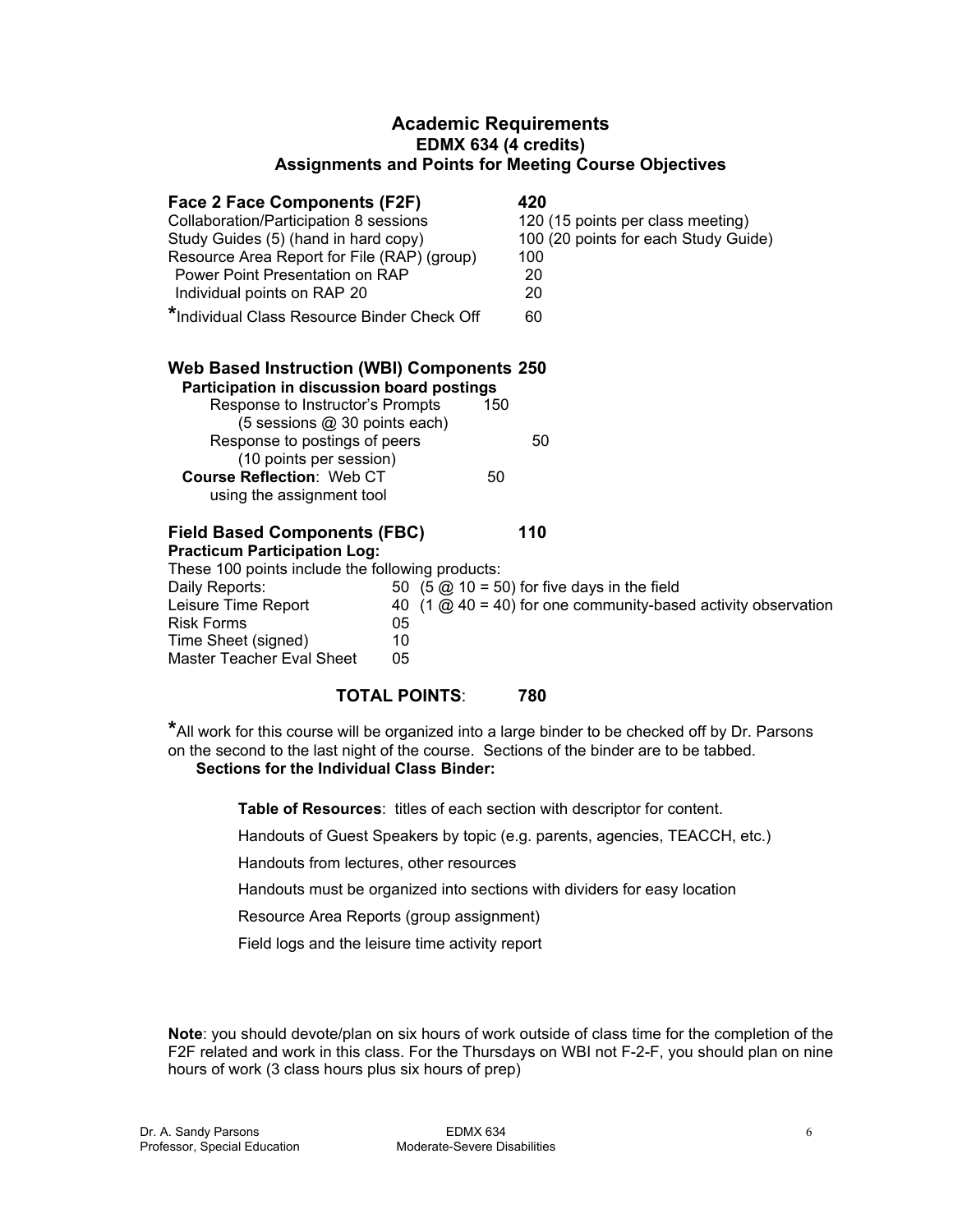# **Collaboration/Participation** (**15 points per class session)**

**Purpose:** Please see the EDMX 634 attendance policy stated above on page four.

Experts in the education community are scheduled for each class so make ups for missed class sessions are all but impossible. The field of working with individuals with moderate - severe disabilities requires knowledge of many and varied resources and agencies. The purpose of the F2F portion of the course is to provide participants with an opportunity to demonstrate their understanding of critical aspects of this course and application of these ideas to professional practice while interacting with a professional learning community. Do not miss class on campus nights. If an emergency situation arises, please contact Dr. Parsons about your absence.

## **Description:**

 Be sure to read COE attendance policy and the Please see the EDMX 634 attendance policy stated above. This course meets in an intensive time period. While this is an advantage to student's summer schedules, it requires very dedicated and consistent attendance during the course. These points are awarded on the basis of arriving on time, having assignments completed and ready, staying the entire time of the class. collaborating and cooperating with fellow students and the professor, and overall professional attitudes demonstrated while in class.

 Much work for this course is collaborative. In real life, all team members must collaborate and participate in order to accomplish any completed project. Team members are expected to be considerate and group minded in scheduling working sessions to complete course assignments.

## **Criteria for Grading Participation:**

 Participation points will be assigned on the following criteria: collaborative cooperation in all class activities and group assignments; enthusiasm for the content and activities; respect for the speakers; patience and flexibility with the technology/materials.

Arrive on time with **all reading completed,** and stay the full time of the class session.

When in the computer lab, appropriate use of the lab, hardware and software is required. Respect for the lab environment and equipment, e.g. **absolutely not food or drink in the lab.**

## **Study Guides on the Text:**

The questions to be addressed for each of the Study Guides are provided prior to the due date. These Study Guides are also posted on the course web site under the Documents section, and are included in your bound reader. There are two questions per chapter. Study Guides are **due in hard copy at the beginning of the class period they are due. No electronic attachments or e-mail messages of assignments will be accepted.** 

#### **Purpose:**

 To assure that all readings are completed with critical thought and reflection before the class period in which they are discussed. Because group activities and other active learning procedures are used to introduce and reinforce substantial amounts of material covered in this course, **the assumption that the readings have been completed prior to class is essential to effective course learning**.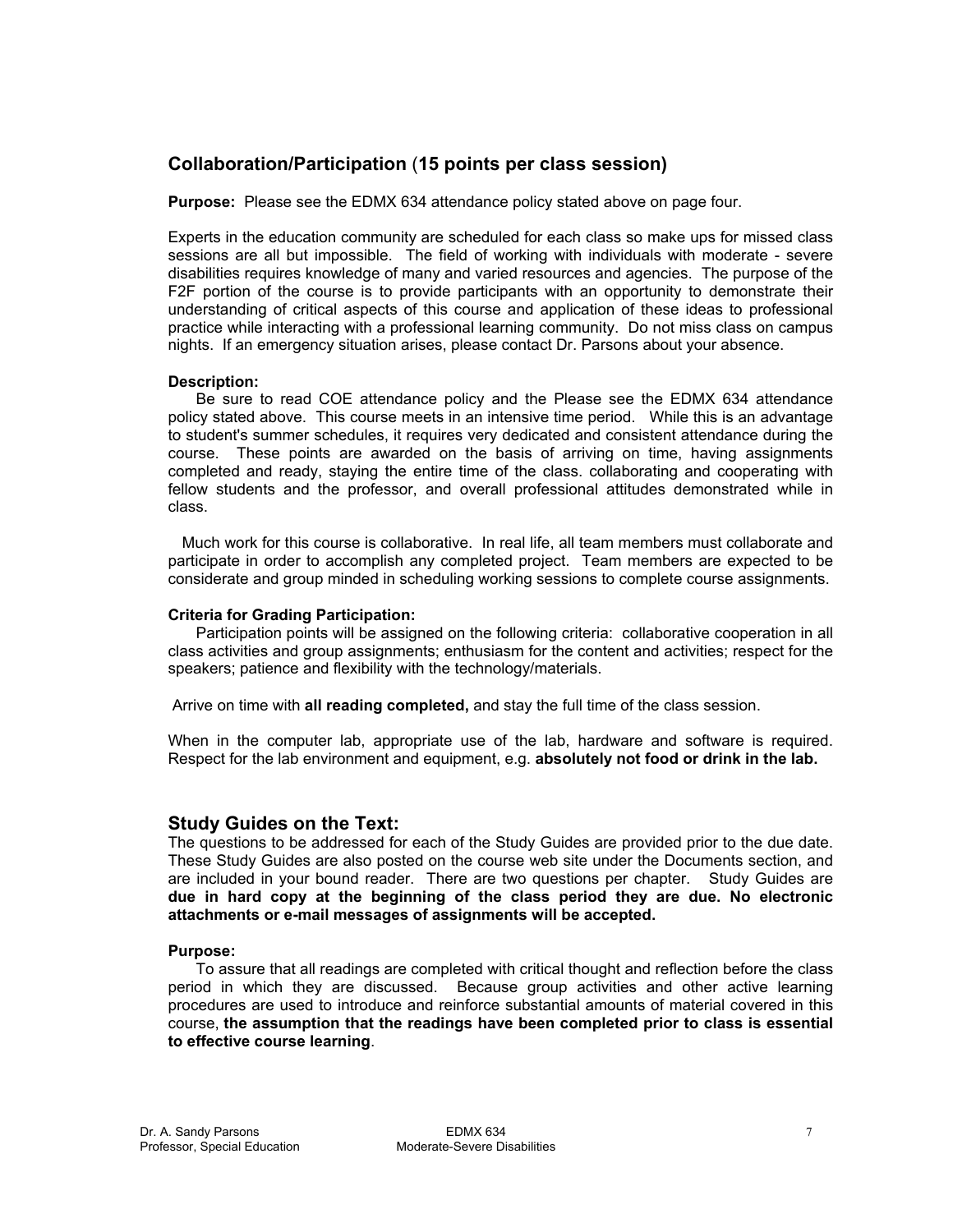#### **Description:**

Participants will provide typed responses to specific questions provided by the professor on each of the reading assignments during this course. Together, these questions will provide a summary of your readings. The responses to these Study Guides must be typed. This assignment must be turned in at the beginning of class the night each is due. Due dates are specified on the course schedule in this syllabus.

These are to be placed in a section for Study Guides in your Class Binder. Participants must also be present in class and prepared to discuss the reading assignments in order to receive full credit for this assignment.

#### **Criteria for Evaluation**:

 Study Guides completed and turned in on time in hard copy on each due date. Study Guides are complete, thorough; address all materials and questions, and are well thought out and well written. Read, Reflect, Write No late assignments accepted.

## **RAP Resources Area Projects (100 points)**

#### **Purpose:**

The Resource Area Report provides the opportunity to study and research an area in moderatesevere disabilities. The topic must be approved by Dr. Parsons. This might be a particular curriculum area, or approach to teaching. It may also be a particular are of disability. They will be presented the second to the last night of the course. This provide the opportunity to expand the content of the course in areas of specific interest to the classmates.

#### **Criteria for Evaluation:**

Follow the format provided in class. Research and write about the topic in depth, and share the work evenly across the group members. An outline and criteria for this project will be provided in class.

# **Individual Class Resource Binder ((80 points)**

#### **Purpose:**

There will be many handouts and other resources provided during class session. The binder will help you to organize your work for the course and maintain it as an organized resource for your future reference.

#### **Sections for the Individual Class Binder:**

- 1. Table of Resources: titles of each section with description/list of content.
- 2. Handouts of Guest Speakers by topic (e.g. parents, agencies, TEACCH, etc.)
- 3. Handouts from lectures, other resources
- 4. Handouts must be organized into sections with dividers for easy location
- 5. Resource Area Reports (group assignment)
- 6. Practicum Logs and Leisure time Activity Report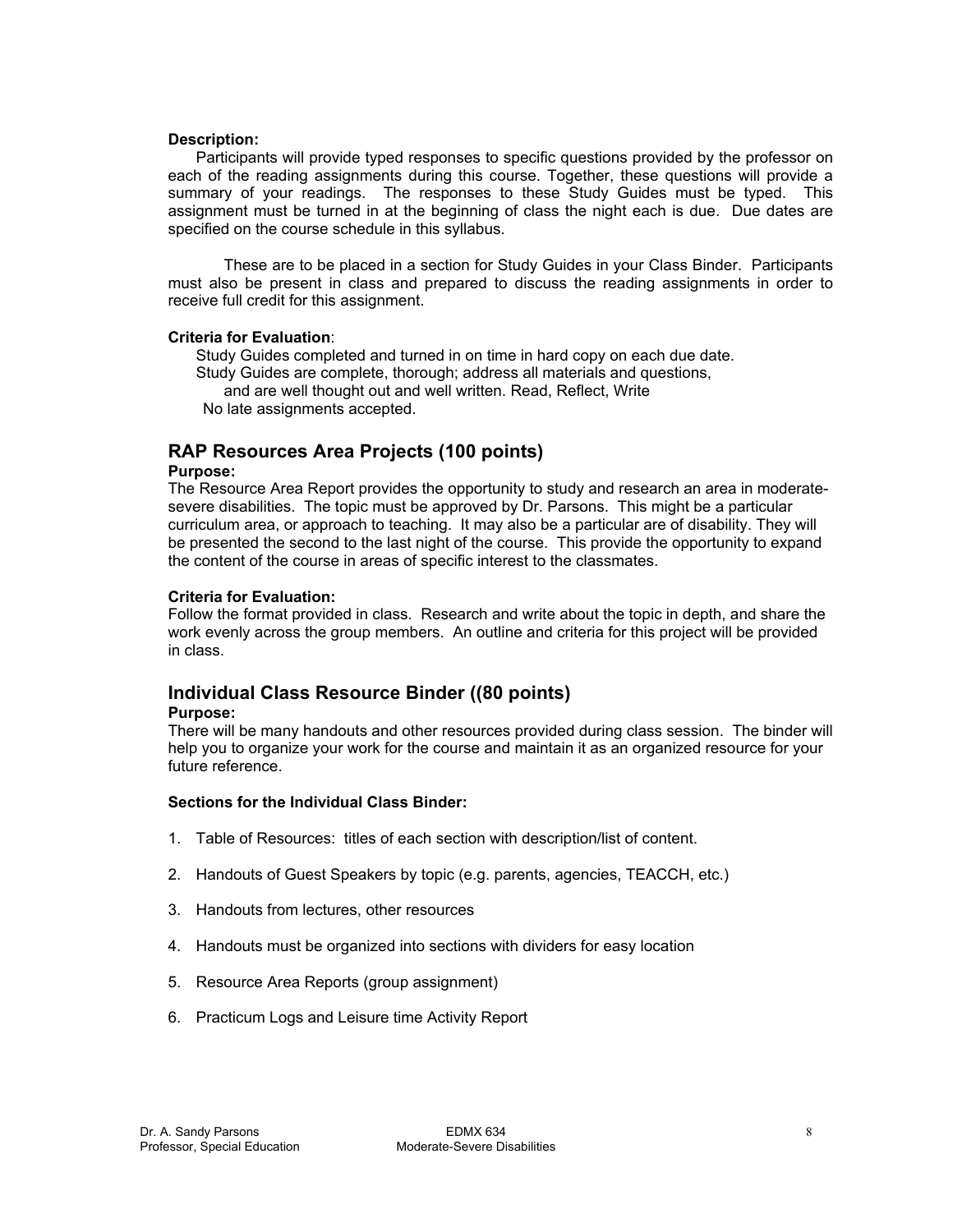# **WBI Web Based Instruction component on WebCT: 250 points)**

## **Purpose:**

The Web Based Instruction (WBI) component of this course enhances the instruction across all areas and topics. Discussion Board (DB) work prepares you for the content to be covered in the class sessions and for the many guest speakers we have from the community. You will also explore and report upon the myriad web sites and web based resources available in the field of moderate – severe disabilities.

## **Evaluation of Web Based Instruction Policy**:

There are two components to the WBI Discussion Board portion of this course. Posting your own response to each of the prompts posted by the professor, and posting responses to the posting of peers when indicated in the professor's prompt. Student postings of responses are well thought out, well written, thorough, address every portion of the professor's prompt, and are posted on time. When asked to respond to the posting of a peer, these are also well formed and professional.

The response to classmates must be thoughtful posts and not just "I agree with my classmate", or "ditto", or "I think the very same thing". Responses to peers should be in complete thoughts and constructed of several sentences. You may want to compose off line in Word and then copy and paste your well thought out responses into the message area of your reply before posting.

WBI components on the course WebCT site are due on the date and time on the course schedule. Later posting will not be accepted.

Please note that "technical difficulties" are not a rationale for late work. You can get internet access in the open labs here at Cal State San Marcos.

# **Field Based Components of EDMX 634 (110 points)**

**This advanced practicum is a required portion of the course, if not completed by June 28th with all field reports filed failure of the course will be the result** 

Five Daily Logs from Advanced Practicum (these are due **the class session** after completion of the practicum)

One Leisure Time Report

Time Sheet with signatures

Risk Forms

Master Teacher Evaluation Form